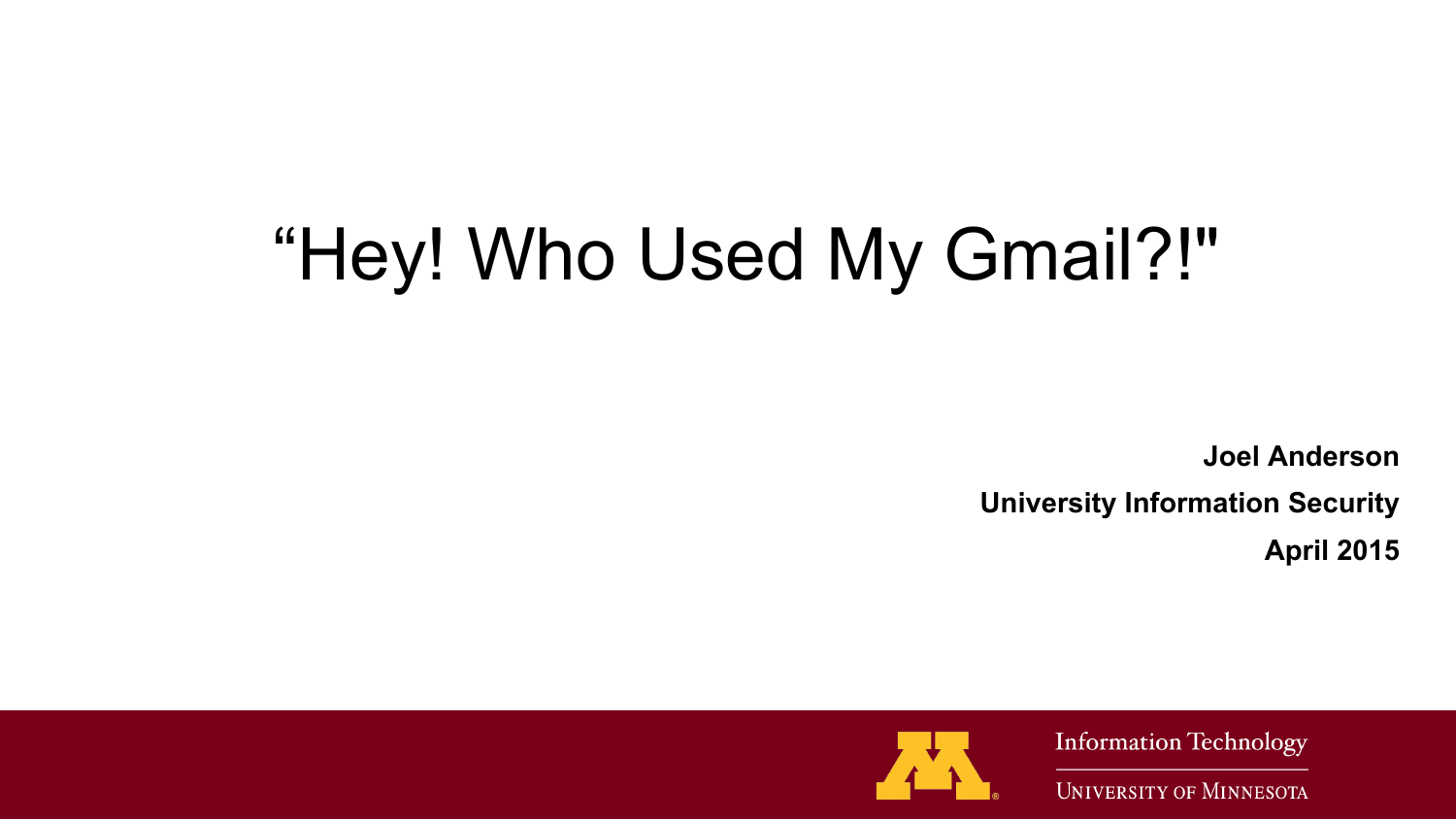The other day, I spoke on the phone to someone



worried about her email account – it seemed clear that it had been borrowed – probably by a phisher.



**Information Technology**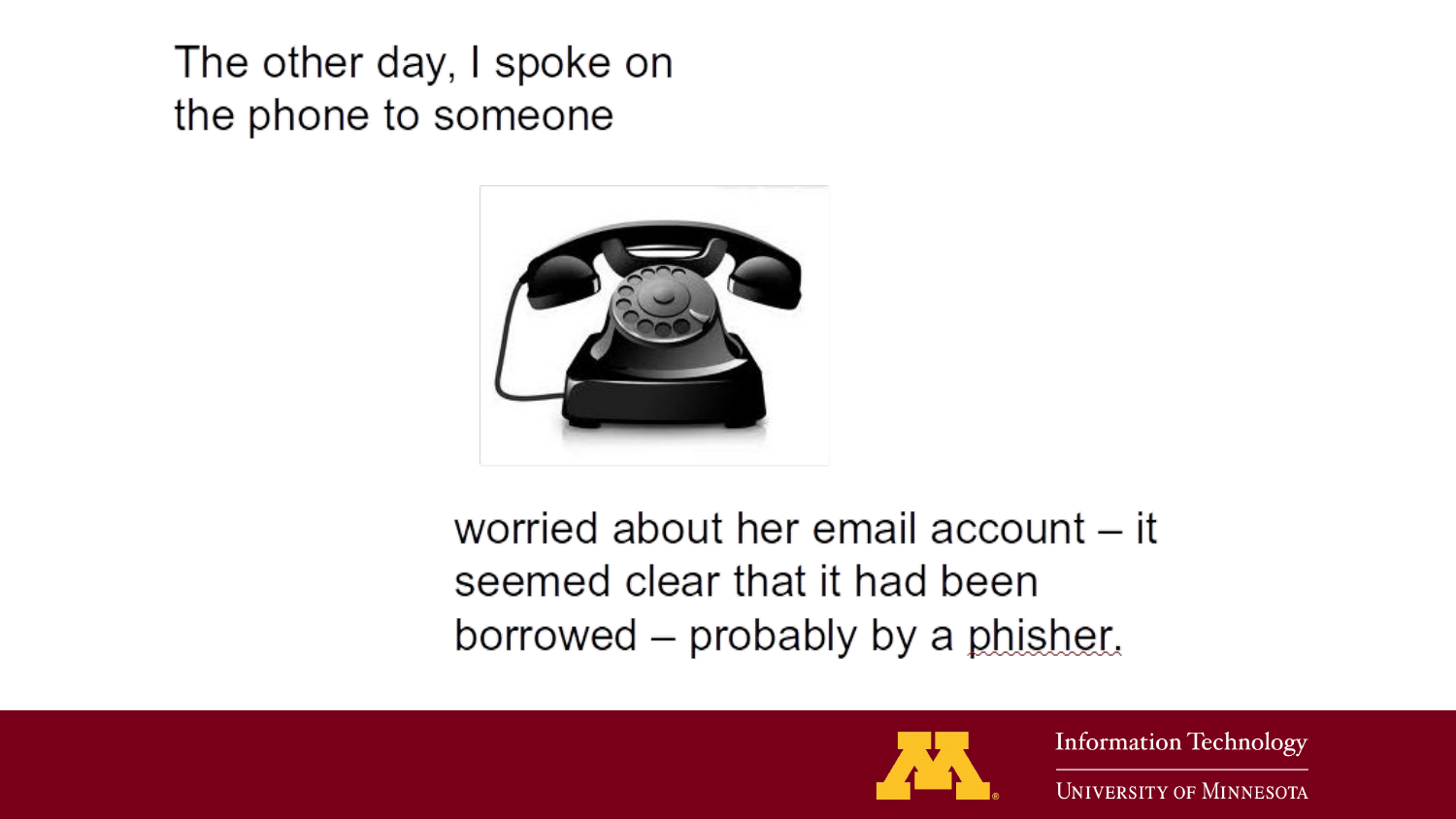Which raises the question –

### **How can you tell if someone else has used**  *(IS using!)* **your account?**

Happily, Gmail gives you a tool to answer that question, the "Last Account Activity" control.



**Information Technology**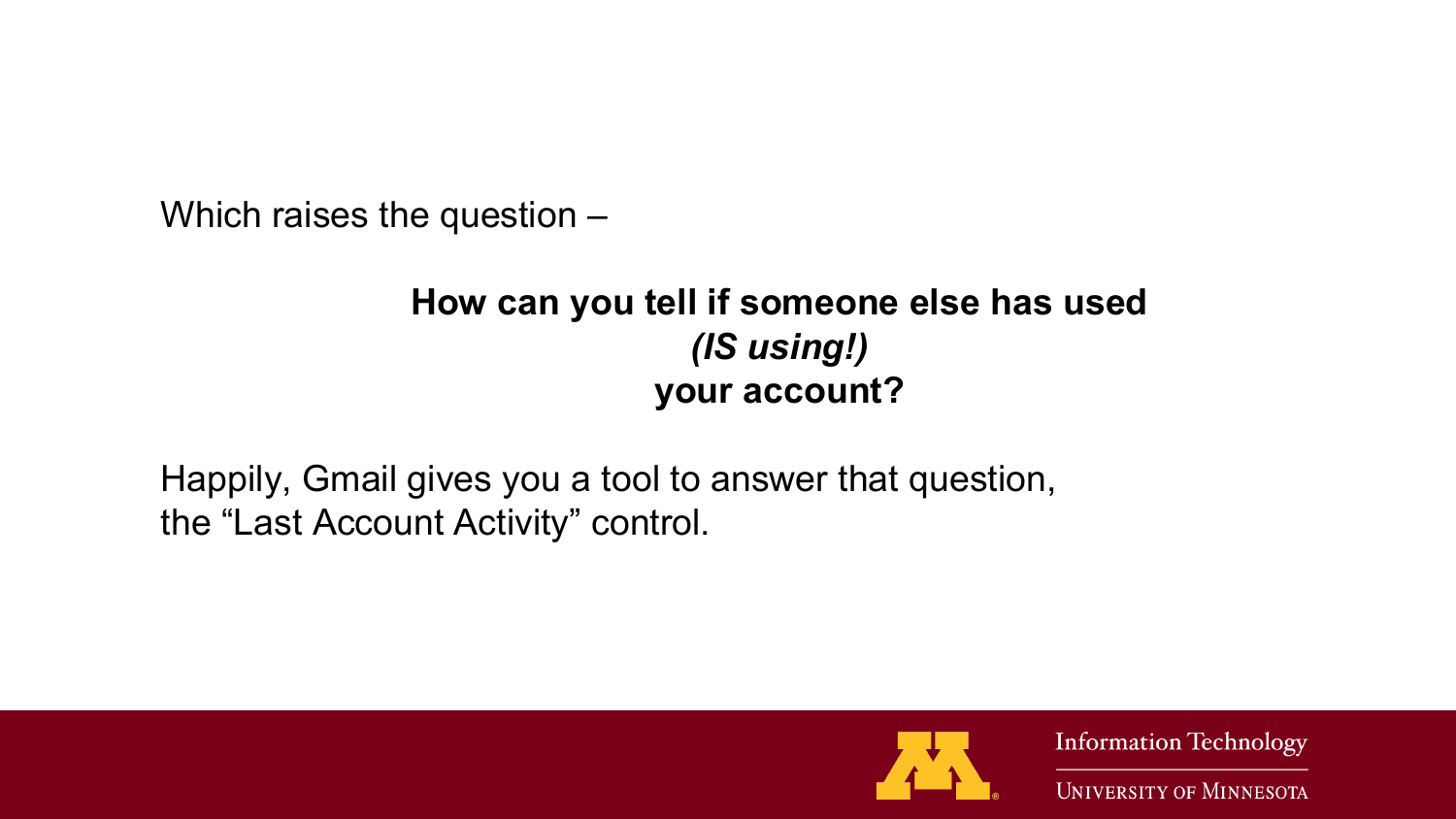#### Google Search Gmail Help

#### **Why Gmail** About Features Help **M** Gmail

Help home

#### Learn more

Keeping your account secure

Protecting your family's online safety

#### Last account activity

**Gmail security** checklist I

### Last account activity

### What is 'Last account activity'?

Last account activity shows you information about recent activity in your mail. Recent activity includes any time that your mail was accessed using a regular web browser, a POP1 client, a mobile device, a third-party application etc. We'll list the IP address that accessed your mail, the associated location, as well as the time and date.

 $\Omega$ 

To see your account activity, click the Details link next to the Last account activity line at the bottom of any Gmail page.

#### How to understand this data

#### **Access type**

If you're concerned about unauthorized access to your mail, you'll be able to use the data in the 'Access type' column to find out if and when someone accessed your mail. For instance, if the column shows any POP access, but you don't use POP to collect your mail, it may be a sign that your account has been compromised.

#### **Location (IP address)**

In this column we list the last 10 IP addresses your mail was accessed from, and the associated locations.

(2) your completed to consider the collection of the collection of the collection of the collection of the collection of the SUPS of the collection of the SUPS of the collection of the SUPS of the collection of the SUPS of



**Information Technology**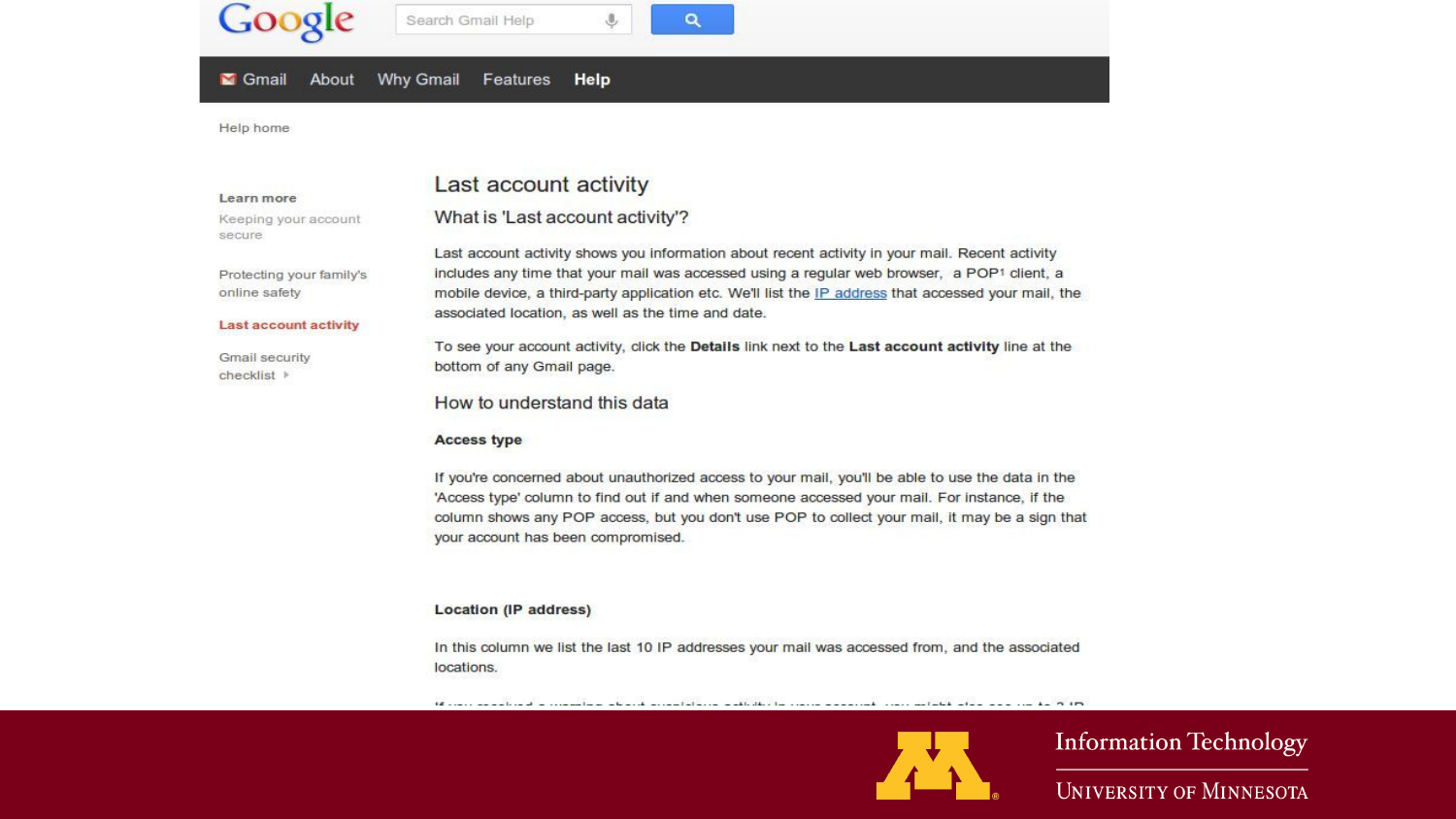# **Great! Where is it??**



**Information Technology**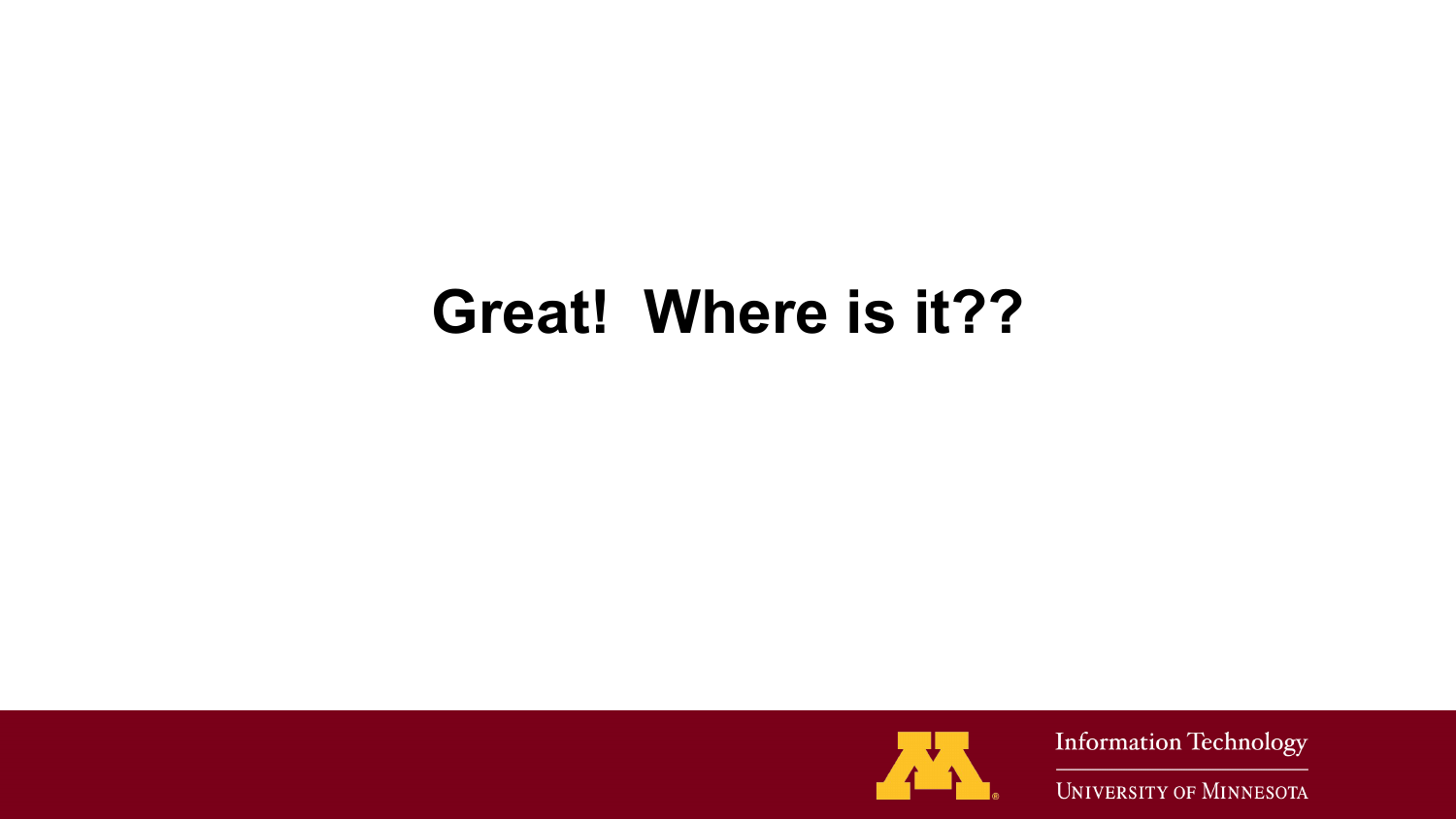| o                                                   | A Fair United google sale multiply stress residual                 |                                                                                                                                                              | $\mathbf{u}$<br>$-11.1$<br>o. |
|-----------------------------------------------------|--------------------------------------------------------------------|--------------------------------------------------------------------------------------------------------------------------------------------------------------|-------------------------------|
|                                                     | DICKOSHONE M ProDe Term  IS television by  Linear Li Dipod Seat be |                                                                                                                                                              | all Dilver Simplaine Rx.      |
|                                                     |                                                                    | Lot 10<br>$-$                                                                                                                                                |                               |
| ĉ.                                                  |                                                                    | 49-14039-1-120-2<br>$+11$                                                                                                                                    |                               |
| Mail +                                              | o<br>٠                                                             | 1.292.11.993                                                                                                                                                 | O .                           |
|                                                     | <b>Julie (Senate)</b>                                              | bearing being of should little in an excel being about                                                                                                       | Fug. 8                        |
| ---                                                 | TOTAL ARE USE                                                      | Transmiss from FEB suborg to full dioculis AppleMen-                                                                                                         | Full 8                        |
| <b>TORONTO (1979)</b>                               | ۰<br><b>Mittaux Boys</b>                                           | (8/819-14689) ENGAREEN Evitally pictury faceuse ps 12                                                                                                        | Pub. b.                       |
| Edgewal <sup>1</sup>                                | BALL (AIL 27)                                                      | TERRIC - IPAID HOLDAY TOW - ESSAY PACKWASE ERGAUX                                                                                                            | <b>Date &amp;</b>             |
| proporting to                                       | <b>COMPT</b><br>œ                                                  | Marketer resches indicate printing additionally with Bibly-                                                                                                  | Pud. B                        |
| Owis<br><b>Swed School</b>                          | <b>Washing Bigdetton</b>                                           | ABox 130 Street Regular Margolds (Stendarthe), Lock 1.                                                                                                       | Tuti 8                        |
| <b>Chefts</b>                                       | Toyle Averts                                                       | SEARCHES BASE - SING 2003 FRAUDRUPULS PRINTERS FOR                                                                                                           | Pub. N.                       |
| Ad fulled                                           | THIS . VANREL ALCO.                                                | Mostray and of the MOT-Buddelgammakees - In Jim creditors                                                                                                    | Tub. 8                        |
| <b>Symney Will</b>                                  | Aug. Art&count<br>$\sim$<br>×<br>٠                                 | INCORDE: 464 MFS ToAu/weekend 11 Deliver VIII)                                                                                                               | FUEL 5                        |
| Track                                               | <b>MAIL</b> , JAVIN 171<br>×                                       | LINES/MADE-TRUE was also consent aller pundent dankeli - bolsci                                                                                              | <b>Plate N</b>                |
| 1.000364<br><b>Imaginei</b>                         | Anty trents                                                        | <b>NAMING MIG.</b> - IN YORKE - TO BE 17 UP THE MILE - APPLY OF                                                                                              | Pats 6                        |
|                                                     | <b>DATAIT MYNIS</b><br>٠                                           | (ELEMENTARY) and control tractant Activity - activity to                                                                                                     | Full b                        |
| (may) terit mail:                                   | n<br>3 840 91 91 91 91 91 92<br>$-2000$                            | 1-8 granded demissioning disad tapes in them as installment as a                                                                                             | <b>Fall</b> Et                |
| AMH-BOLO-BW-<br>ANA CAILITIES-                      | Janny Messe (I)<br>٠<br>٠<br>m                                     | BY JURUS SINN FORM ENAMERS . THIS IS A SHOULD AND AT                                                                                                         | Padi At                       |
| · Ann Prettie dat -                                 | SAASI TAHUNG<br>т                                                  | harantur, that - 616, gi F1 Fut-5, 3013-8-9601 - 416001                                                                                                      | Pub.b.                        |
| APPROVER                                            | <b>The most</b><br>looks 2108 to June 1970.                        | ar Jona alderda: Panis Inka.<br>Lost economicantes of transfer age-<br>Tourish A. A. Kingdom<br>FIND AT 1874 TO \$500. Double<br><b>Francisco Automobile</b> |                               |
| competiti                                           |                                                                    |                                                                                                                                                              |                               |
| timed strate.                                       | ъ.                                                                 |                                                                                                                                                              |                               |
| <b>W1 Annual Pulselant</b><br>initiati al falminist |                                                                    |                                                                                                                                                              |                               |
| <b>Bri Lugarizi, A. Parison</b>                     |                                                                    |                                                                                                                                                              |                               |
| # Junior Virginian                                  |                                                                    |                                                                                                                                                              |                               |

Just log into the Gmail Web interface and check "Account Activity"

**INV IN FILL ON V. AVIV VIDUIIII** 

*Down on the bottom right of the screen*

### click *details*



**INSTITUTE LAST** 

Google - Terms of Service - Privacy Policy

- Program Policies

Powered by Google

**Information Technology** 

**TIVUMIII** 

Last account activity: 0

Open in 1 other location Details

**I WM W** 

minutes ago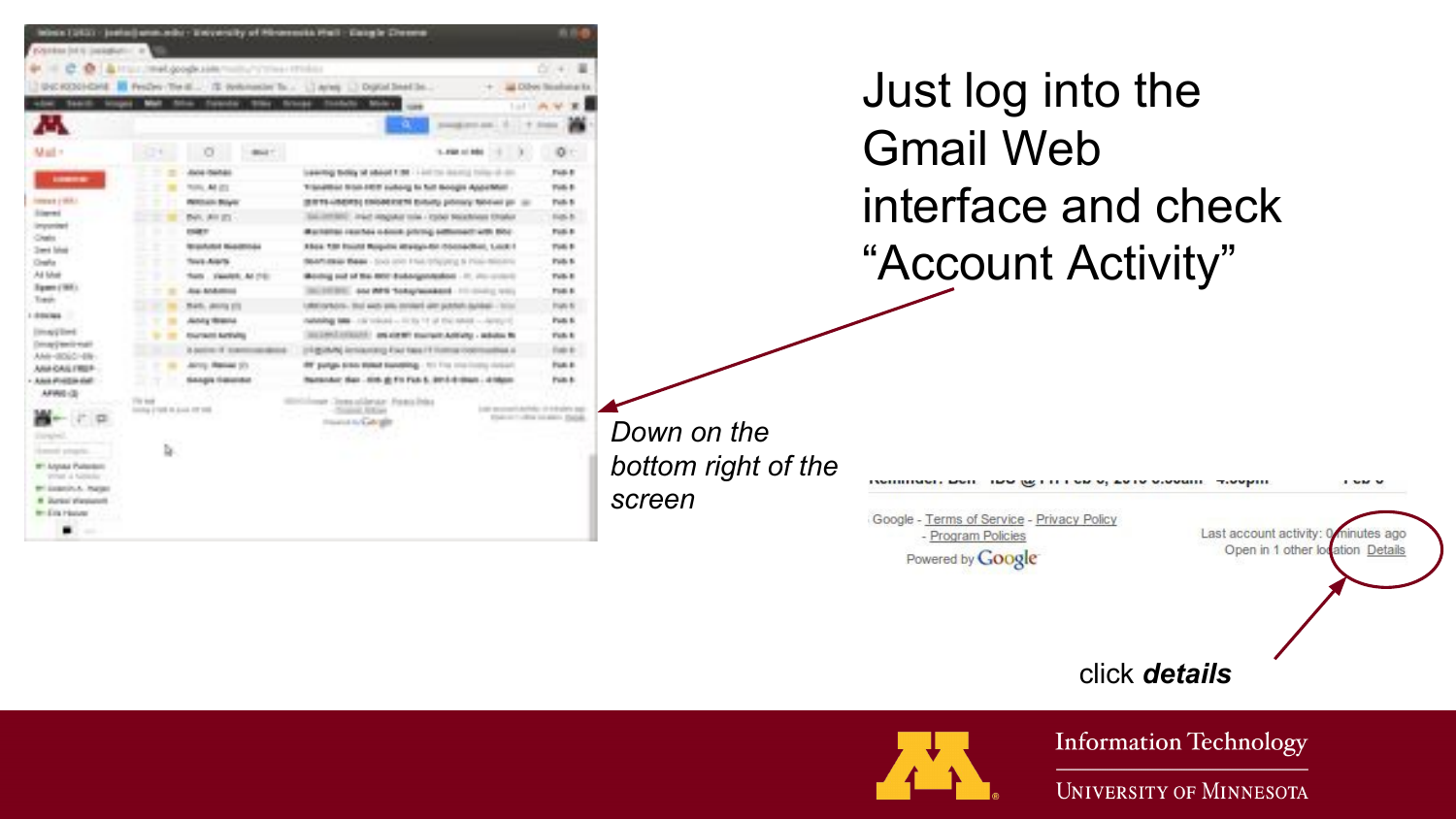### You'll see type of access,

IP address (and geographic location\*),

| Access Type [ ? ]<br>(Browser, mobile, POP3, etc.)           | Location (IP address) [ 2 ]                  | Date/Time<br>(Displayed in your time<br>zone) |
|--------------------------------------------------------------|----------------------------------------------|-----------------------------------------------|
| <b>Browser</b>                                               | * United States (MN)<br>(160.94.247.199)     | 3:07 pm (0 minutes ago)                       |
| Mobile                                                       | United States (MN)<br>(134.84.45.153)        | 2:51 pm (16 minutes<br>ago)                   |
| <b>Browser</b>                                               | * United States (MN)<br>(160.94.247.199)     | $1:49$ pm $(1$ hour ago)                      |
| Mobile                                                       | <b>United States (MN)</b><br>(134.84.45.153) | 1:28 pm (1.5 hours ago)                       |
| <b>Browser</b>                                               | * United States (MN)<br>(160.94.247.199)     | 1:17 pm (1.5 hours ago)                       |
| <b>Browser</b>                                               | * United States (MN)<br>(160.94.247.199)     | 12:00 pm (3 hours ago)                        |
| <b>Browser</b>                                               | * United States (MN)<br>(160.94.247.199)     | 11:05 am (4 hours ago)                        |
| <b>Browser</b>                                               | * United States (MN)<br>(160.94.247.199)     | 10:17 am (4 hours ago)                        |
| <b>Browser</b>                                               | * United States (MN)<br>(160.94.247.199)     | 8:46 am (6 hours ago)                         |
| <b>Browser</b>                                               | * United States (MN)<br>(160.94.247.199)     | 8:22 am (6 hours ago)                         |
| Alert preference: Show an alert for unusual activity. change |                                              |                                               |

This feature provides information about the last activity on this mail account and any concurrent

This account does not seem to be open in any other location. However, there may be sessions that have

https://**mail.google.com**/mail/u/1/?ui=2&ik=2c0fd5c7ac&view=ac

**Activity on this account** 

activity, Learn more

not been signed out.

### And when it occurred.

**\* my caller** *appeared* **to be using her account in Maryland... ...when she was in Minnesota?**



**Information Technology**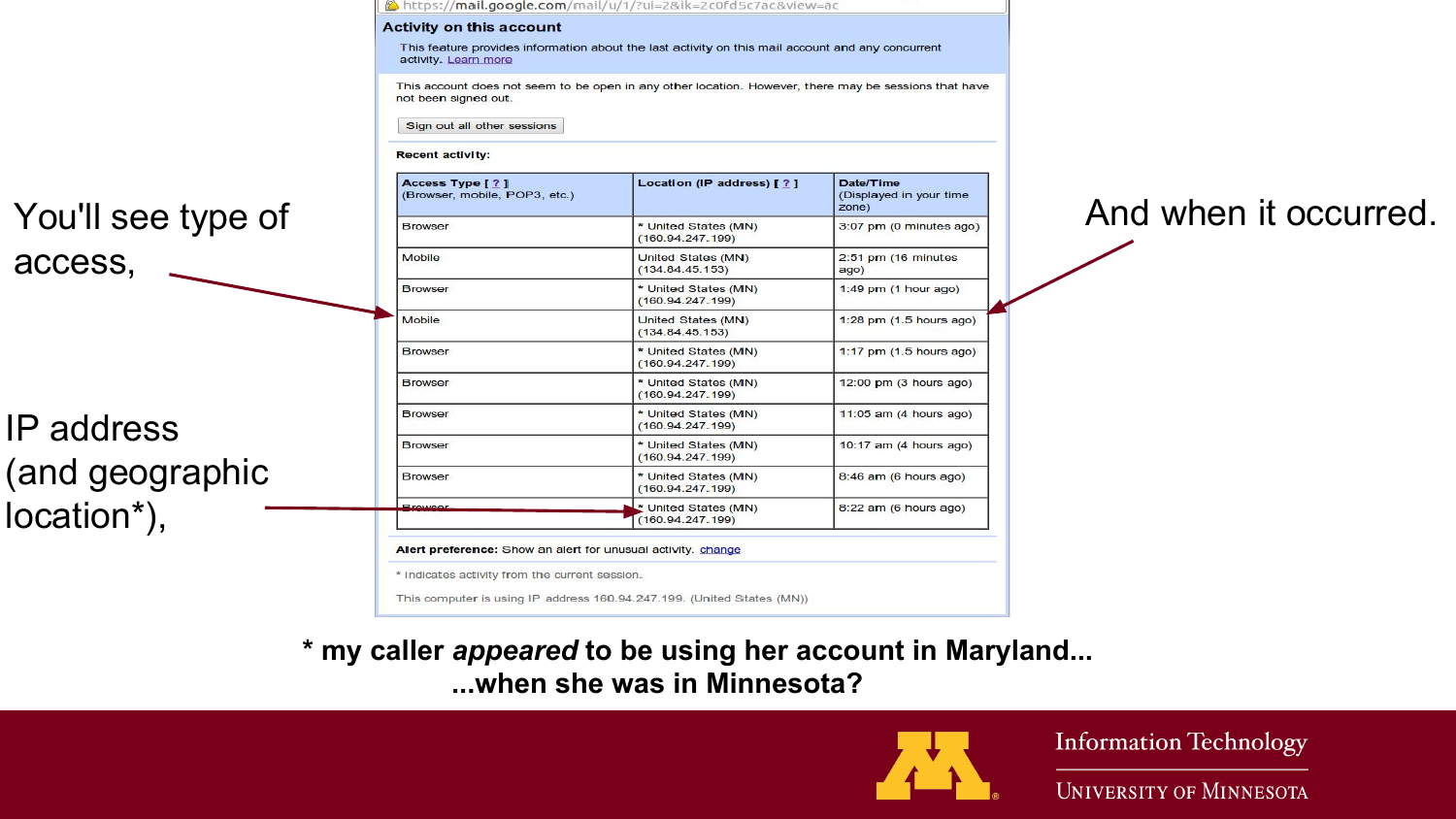| <b>Activity information - Google Chrome</b>                  |                                                                                                       | 000                                           |
|--------------------------------------------------------------|-------------------------------------------------------------------------------------------------------|-----------------------------------------------|
| https://mail.google.com/mail/u/1/?ui=2&ik=2c0fd5c7ac&view=ac |                                                                                                       |                                               |
| <b>Activity on this account</b>                              |                                                                                                       |                                               |
| activity, Learn more                                         | This feature provides information about the last activity on this mail account and any concurrent     |                                               |
| or peen signed out.                                          | This account does not seem to be open in any other location. However, there may be sessions that have |                                               |
| Sign out all other sessions                                  |                                                                                                       |                                               |
| Recent we had be-                                            |                                                                                                       |                                               |
| Access Type [ ? ]<br>(Browser, mobile, POP3, etc.)           | Location (IP address) [ ? ]                                                                           | Date/Time<br>(Displayed in your time<br>zone) |
| <b>Browser</b>                                               | * United States (MN)<br>(160.94.247.199)                                                              | 3:07 pm (0 minutes ago)                       |
| <b>Mobile</b>                                                | United States (MN)<br>(134.84.45.153)                                                                 | $2:51$ pm (16 minutes<br>ago)                 |
| <b>Browser</b>                                               | * United States (MN)<br>(160.94.247.199)                                                              | $1:49$ pm $(1$ hour ago)                      |
| Mobile                                                       | United States (MN)<br>(134.84.45.153)                                                                 | 1:28 pm (1.5 hours ago)                       |
| Browser                                                      | * United States (MN)<br>(160.94.247.199)                                                              | $1:17$ pm $(1.5$ hours ago)                   |
| <b>Browser</b>                                               | * United States (MN)<br>(160.94.247.199)                                                              | 12:00 pm (3 hours ago)                        |
| <b>Browser</b>                                               | * United States (MN)<br>(160.94.247.199)                                                              | $11:05$ am $(4$ hours ago)                    |
| <b>Browser</b>                                               | * United States (MN)<br>(160.94.247.199)                                                              | 10:17 am (4 hours ago)                        |
| <b>Browser</b>                                               | * United States (MN)<br>(160.94.247.199)                                                              | 8:46 am (6 hours ago)                         |
| <b>Browser</b>                                               | * United States (MN)<br>(160.94.247.199)                                                              | 8:22 am (6 hours ago)                         |

#### Alert preference: Show an alert for unusual activity. change

\* indicates activity from the current session

This computer is using IP address 160.94.247.199. (United States (MN))

DON'T miss this - it will let you terminate ALL other sessions, even non-active ones.

This account does not seem to be open in any other location. However, there may be sessions that have not been signed out

Sign out all other sessions



**Information Technology**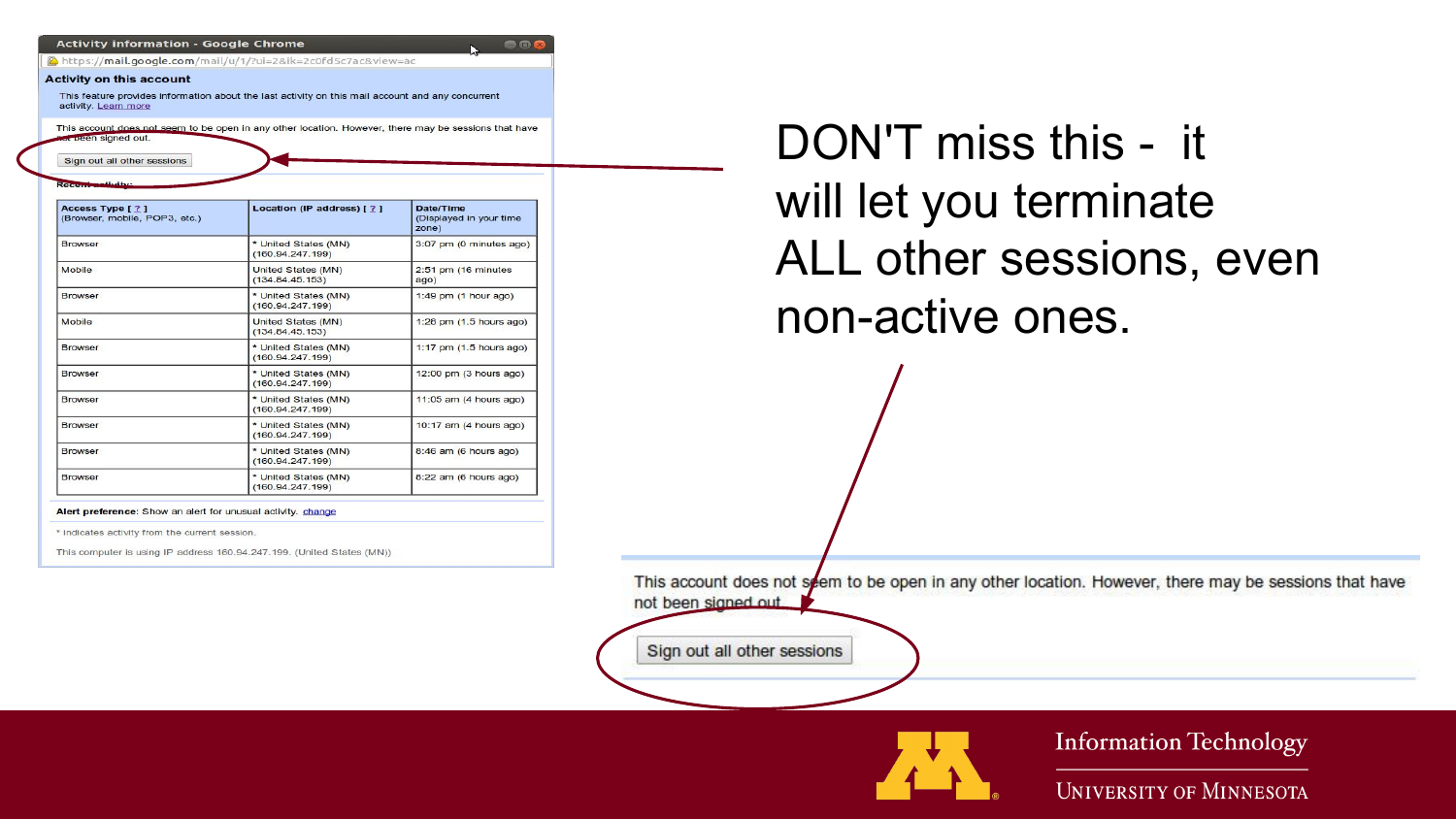## *One caveat:*

Sometimes this activity log can be misleading.

For example, if you access your mail from a cellphone, your "location" may be tied to the location of your wireless provider. It may appear the mail is being accessed from far away when it really IS your access. Check the time and see if it matches a time you were using your account (sometimes you can double check by using your mobile device and then revisiting the activity log to find *where* the access was seen).



**Information Technology**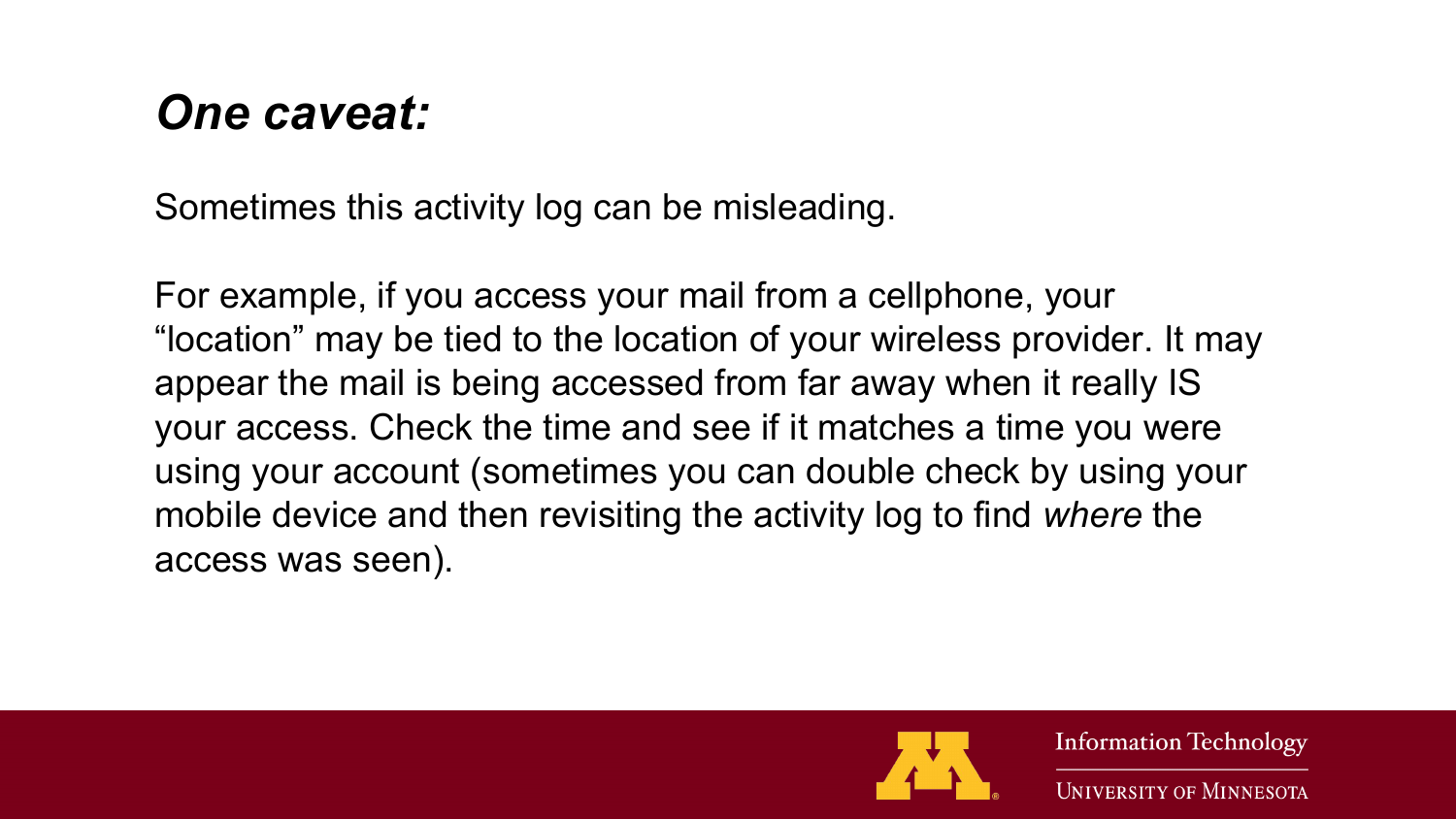# Tampering with your account doesn't require staying logged into your account!

# *Wait***, what?!**



**Information Technology**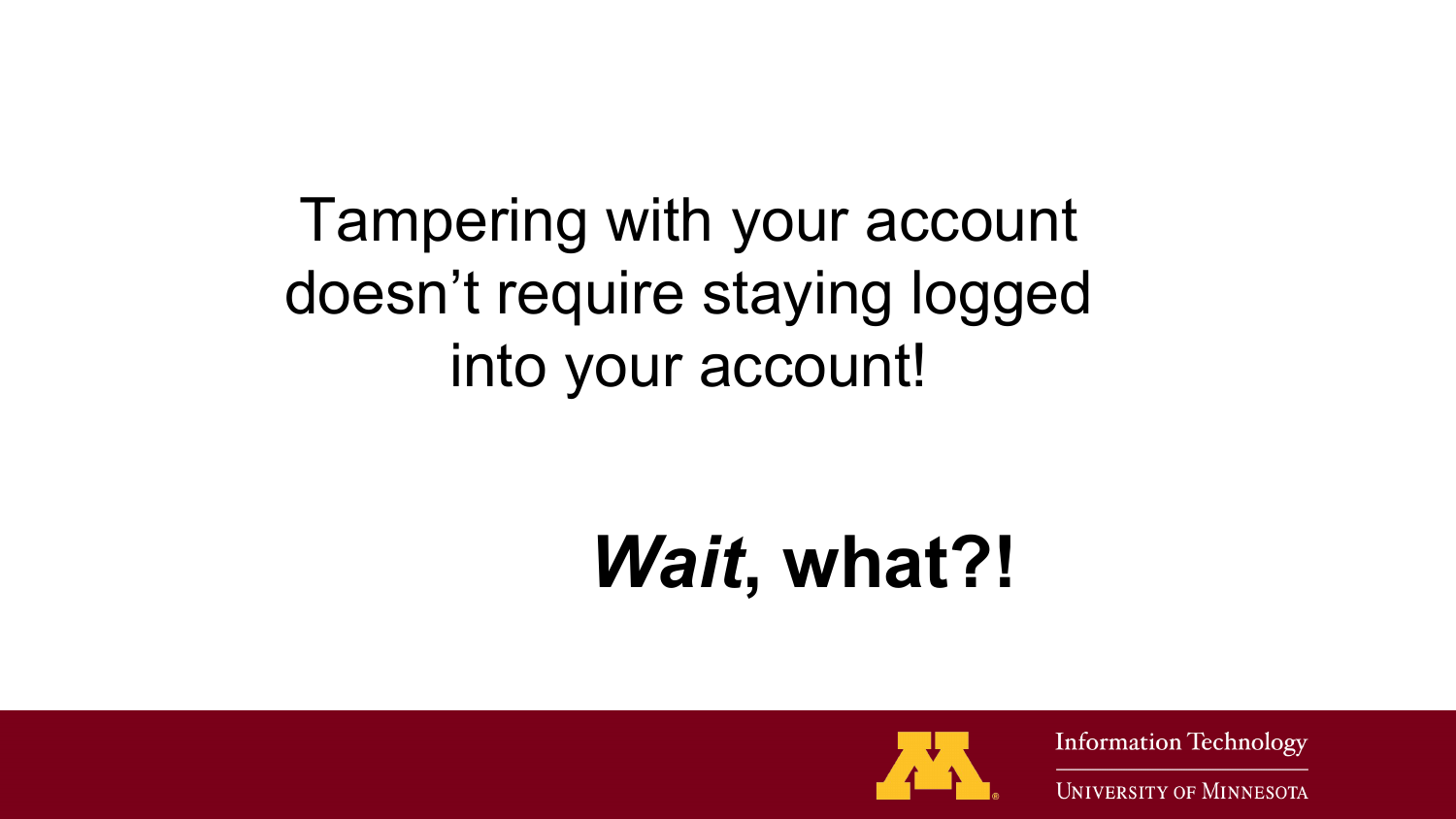Intruders in your email account may use the "settings" options to change or add filters to your account. This may be done by intruders to delete official notices or to have copies of your mail sent to the intruder's own account.





**Information Technology**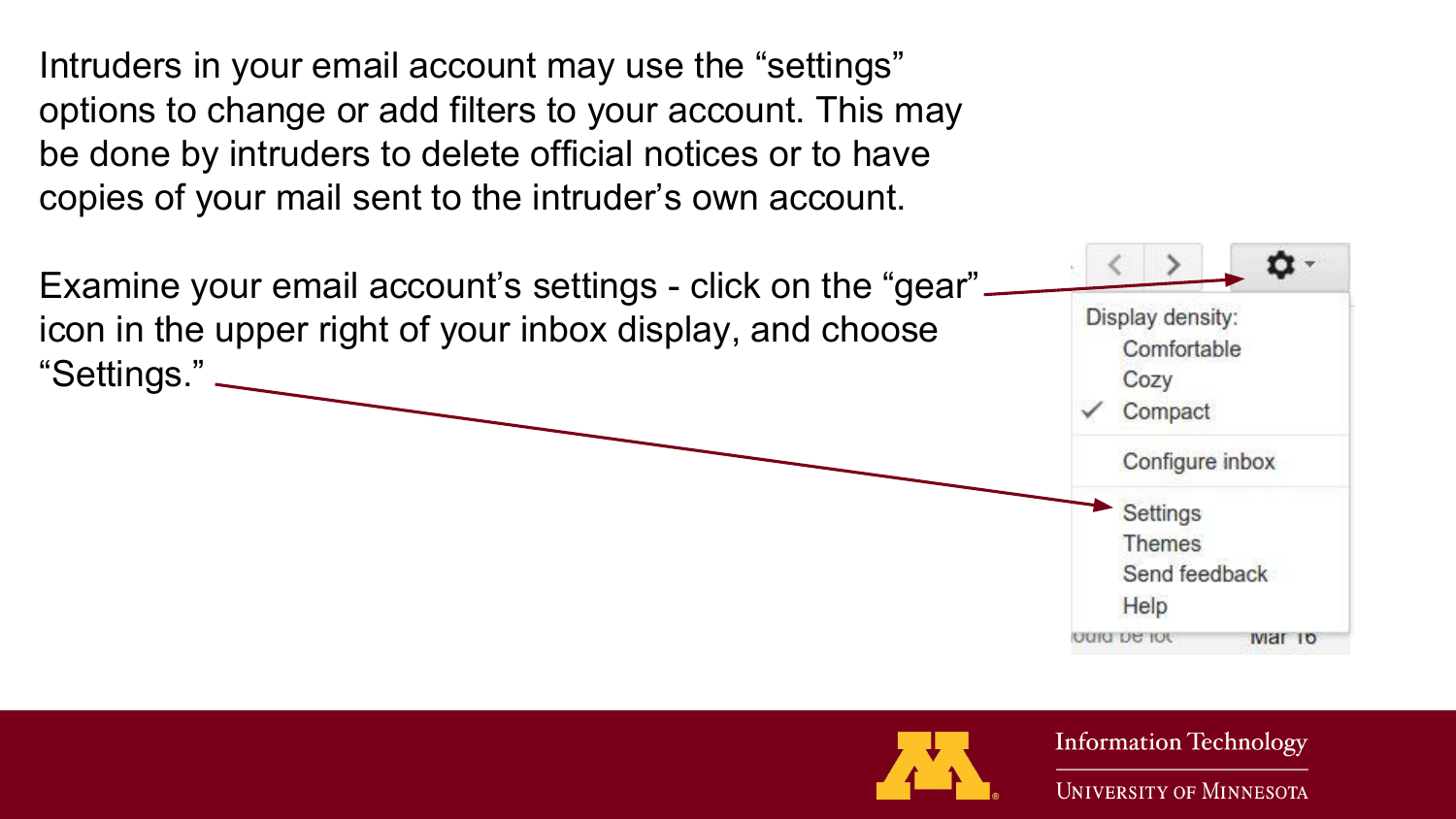





**Information Technology**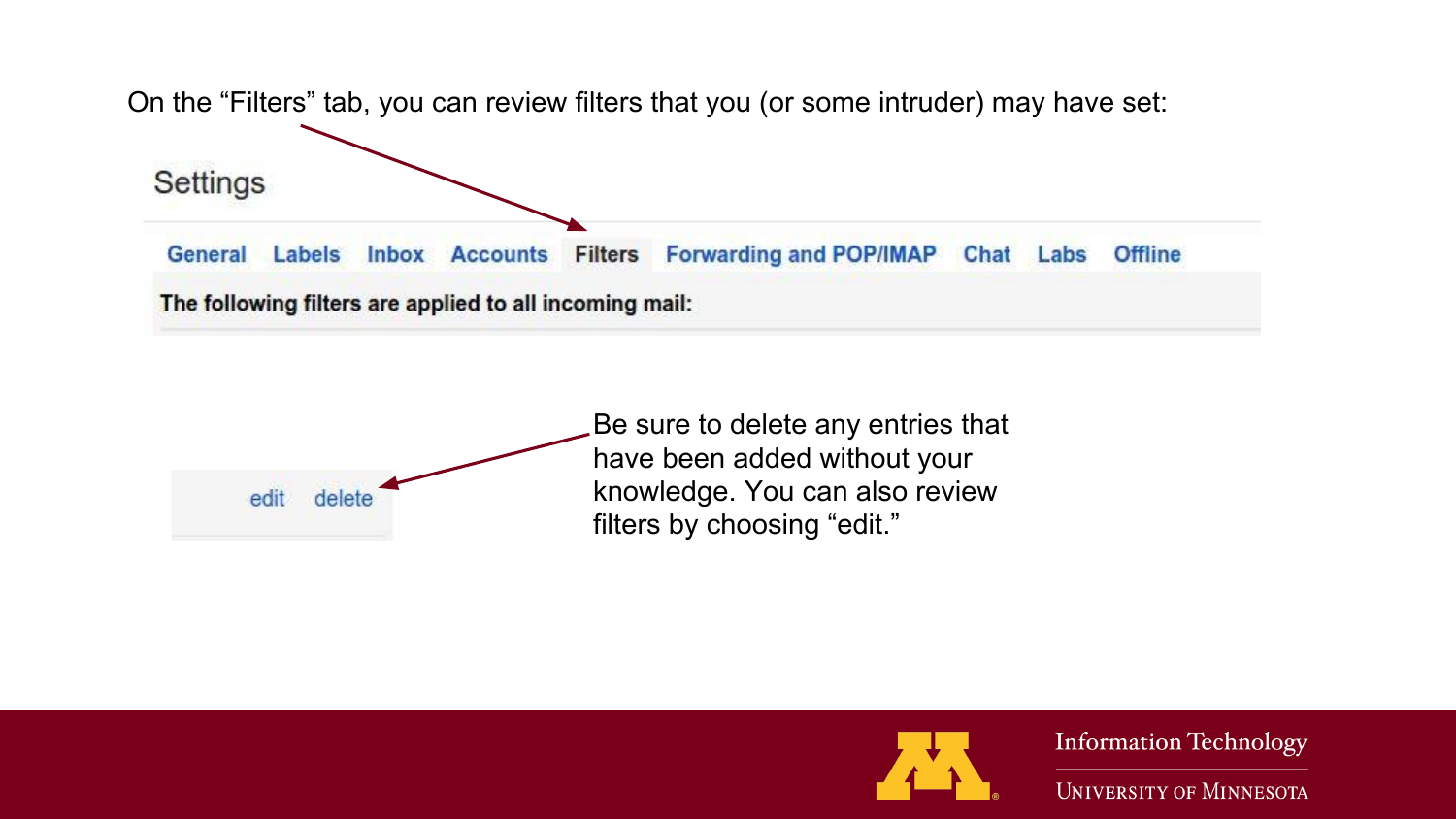**Don't forget to check "Forwarding" as well. Intruders can add a forward that copies all your mail to some other address -** *don't let them!* **If you find forwarding has been added to your account - REMOVE IT!**

Settings





**Information Technology**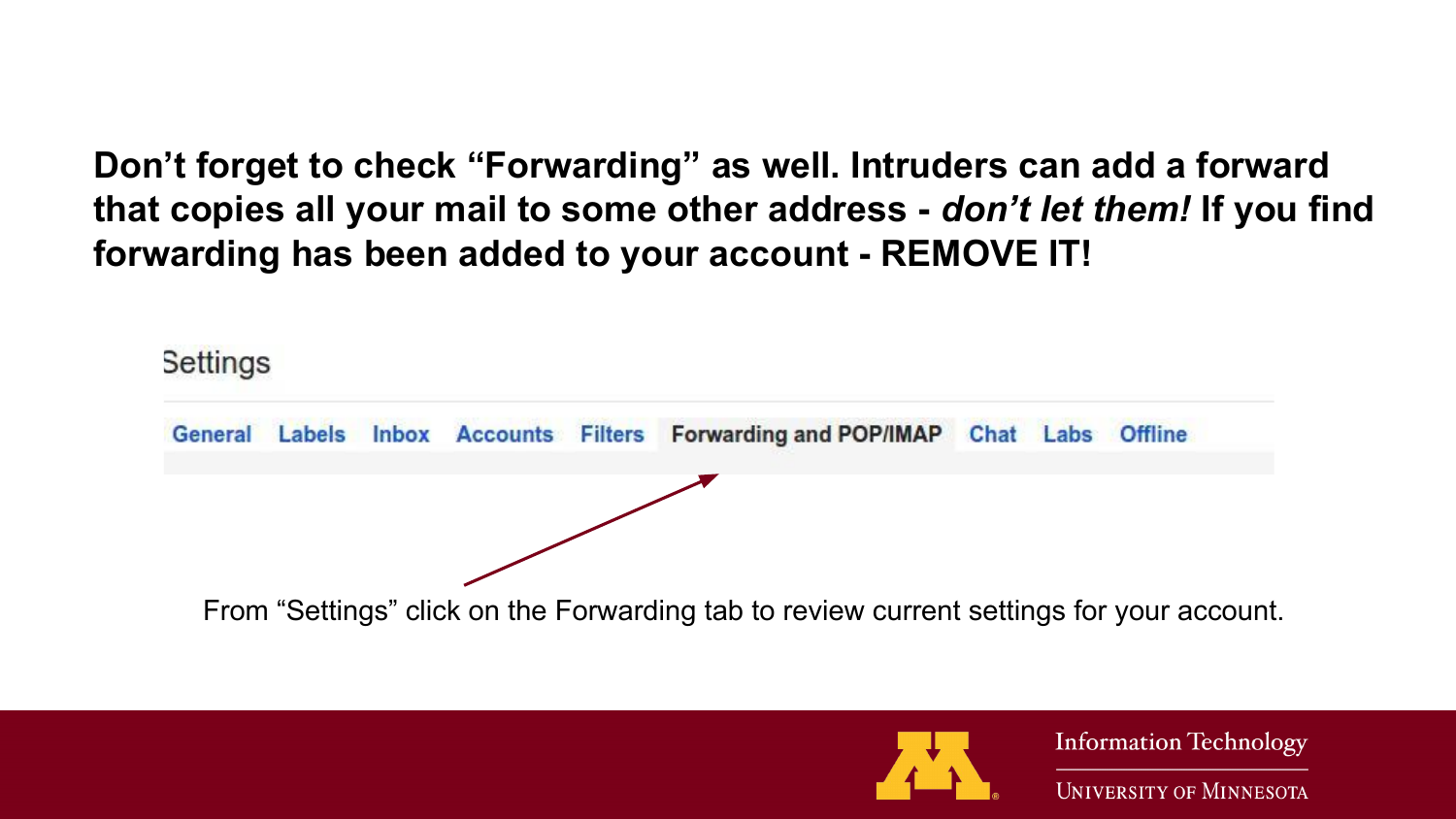So - if someone suspects their account is compromised:

- Go to <https://my-account.umn.edu/selfservice>
- Reset your Internet Password
- Go to <http://gmail.umn.edu>
- Select the Last Account Activity control and
- Click "Sign Out All Other Sessions"

Note: "Sign Out" will expire session Cookies - a session from a hijacked Session may not be *active* or show up in The activity list - the "Sign Out" button *Will close those sessions as well.*



**Information Technology**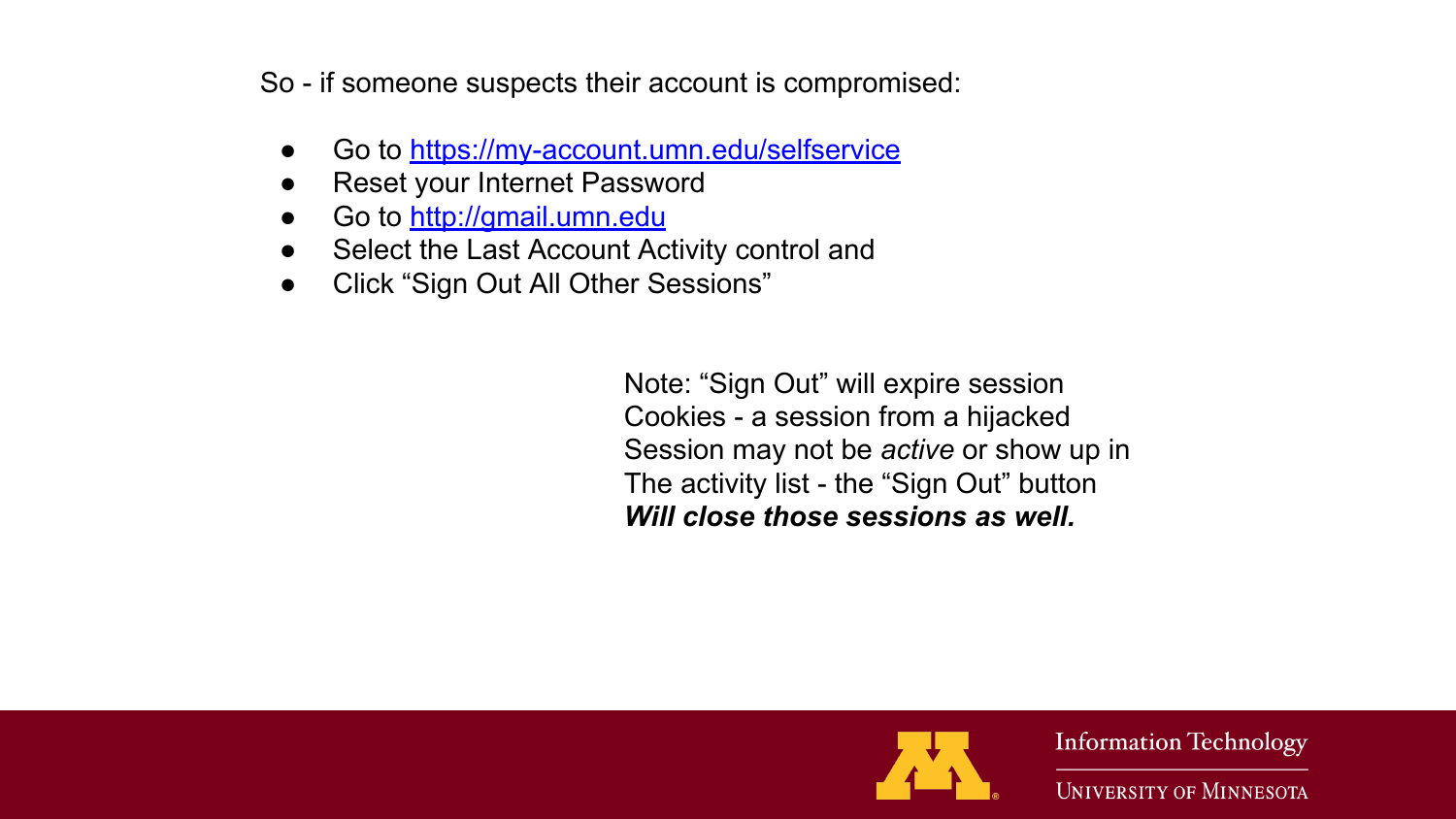### And, **don't forget**:  *Phishers sometimes alter account settings.*

Check <https://my-account.umn.edu/selfservice>to make sure your settings (eg. self-service secrets) haven't been changed.

Verify that your PeopleSoft settings, such as direct deposit routing information, have not been modified.

If you discover anything changed, report it immediately to **[abuse@umn.edu](mailto:abuse@umn.edu)** for guidance.



**Information Technology**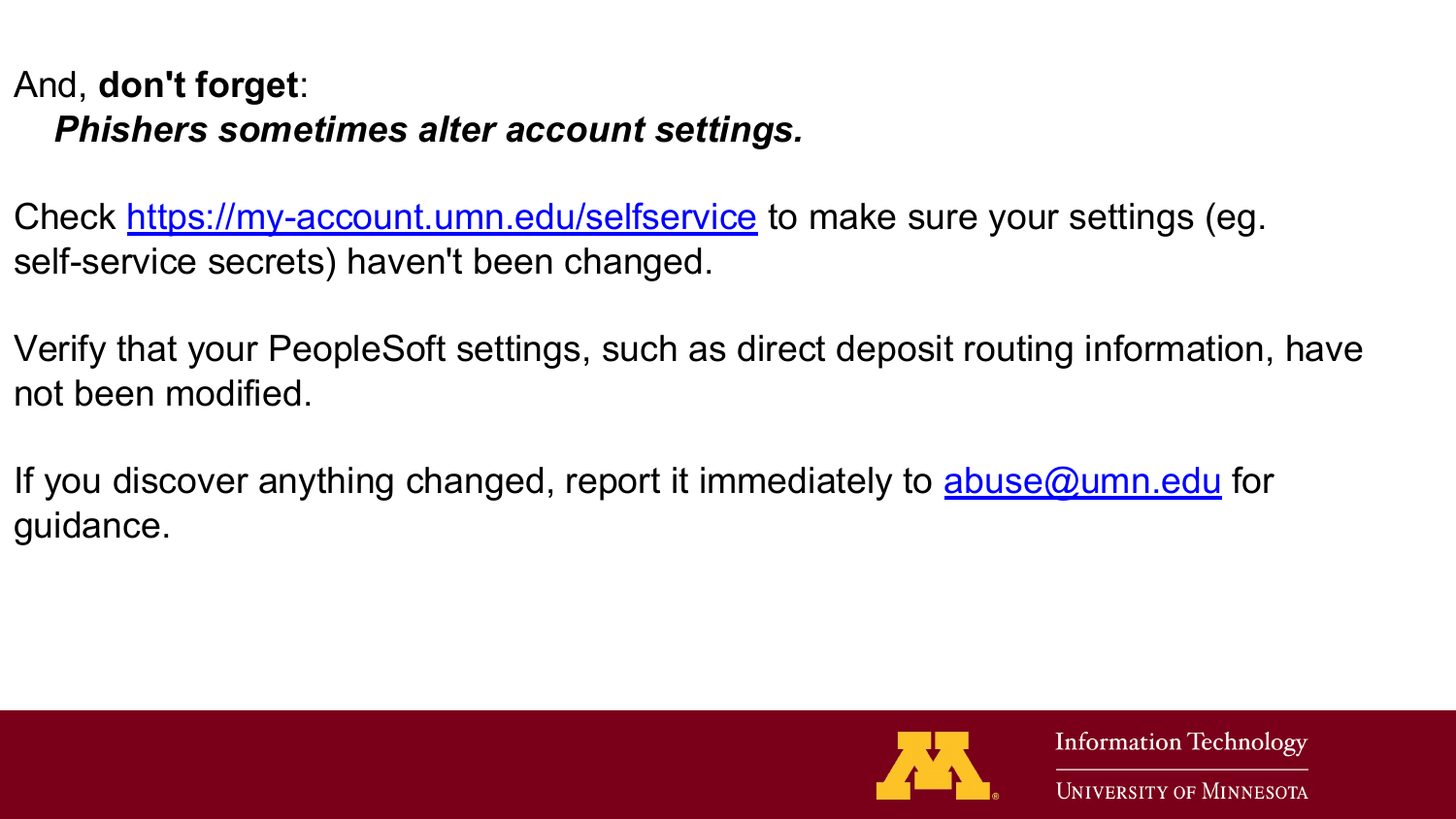Also...

### *Phishers sometimes change your name to match the spam they intend to send from your account,*

### check to make sure your name is correct!



### <https://myu.umn.edu>



**Information Technology**